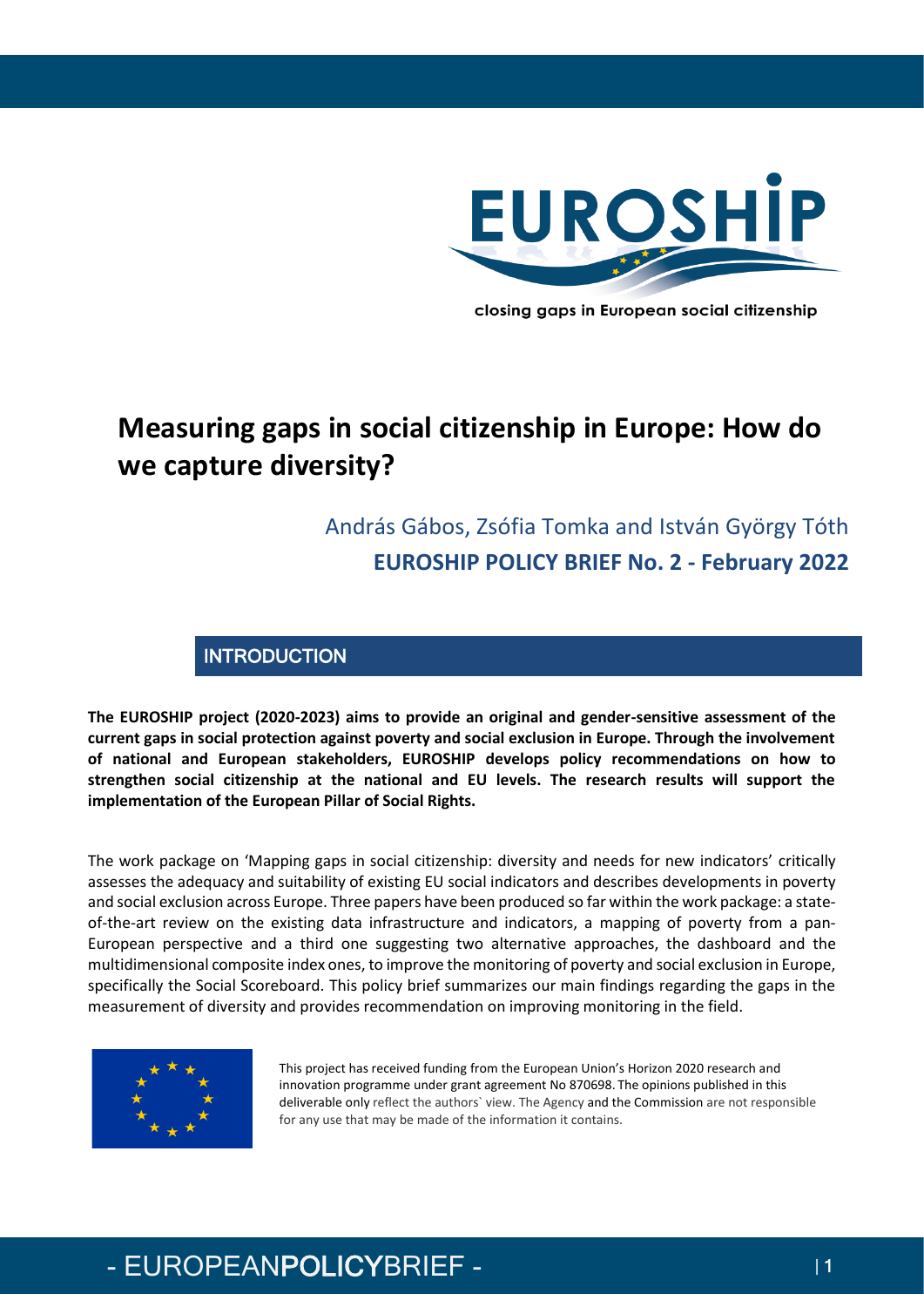### EVIDENCE AND ANALYSIS

#### *Gaps in existing data infrastructure and indicators*

There is a large data and monitoring infrastructure in place supporting both national and EU level policy making with respect to poverty and social exclusion. There are, however, important gaps in this infrastructure that represents a bottleneck in the mapping of diversity in this field across Europe. In other words, the reliability of poverty estimates (and other related measures) by main socio-demographic characteristics is often hampered by low sample sizes in main population surveys. In our analysis [\(Gábos et al. 2021\)](https://euroship-research.eu/wp-content/uploads/2021/06/EUROSHIP-Working-Paper-No-1-final.pdf), we relied both on EU-SILC (for the indicators at-risk-of-poverty rate, severe material deprivation rate, living in very low work intensity household rate, at-risk-of-poverty or social exclusion rate, housing deprivation rate and selfreported unmet need for medical care) and on EU-LFS (for the NEET rate, unemployment rate, and part-time employment rate) as main data sources for the Social Scoreboard. We identified the following problems.

- There are vulnerable groups for which indicator estimates are mostly reliable (e.g. persons with low education and persons with disabilities/impairment), while for others, these estimates are less reliable (e.g. migrants and persons with migrant background) and largely country-dependent.
- Involving further breakdowns to reflect on intersectionality aggravates these problems.
- Most of the indicators based on EU-SILC are reliable across groups. However, the severe housing deprivation rate is unreliable in all cases, also because it includes a further breakdown into owners and tenants. The reliability of the unmet need for medical care rate largely depends on the size of the subgroup.
- Overall, one may also note that despite similarities, the EU-LFS has higher sample sizes and therefore, there are less problems when the reliability of indicators is concerned.
- The experiences of the national statistical offices largely supported the results of the statistical analysis. Measures to overcome the problems posed by the sample size are on the table in some countries. In both Germany and Spain a considerable increase of the sample size is either already implemented (Germany) or is an ongoing process (Spain).

#### *Combining relative and absolute concepts of poverty: the pan-European at-risk-of-poverty rate*

Further, we provided a quantitative analysis of poverty and social exclusion across the members of the European Union (as well as Iceland, Norway, Switzerland, and Serbia, where available) and across time (from 2005 to 2017), within the context defined by the security dimension of the social citizenship concept [\(Gábos,](https://euroship-research.eu/wp-content/uploads/2021/07/EUROSHIP-Working-Paper-2.pdf)  [Tomka and Tóth 2021\)](https://euroship-research.eu/wp-content/uploads/2021/07/EUROSHIP-Working-Paper-2.pdf). The economic security of households and individuals were benchmarked both against national and European poverty thresholds, while the main value added of the analysis relates to the latter. In addition, social group characteristics, like sex or educational attainment, were also considered. The results of our analysis can be summarized as follows.

- The use of the pan-European poverty line illustrates the huge differences in standards of living across the member states (mainly between East/South and West/North).
- There is a large discrepancy between the variance of the pan-European at-risk-of-poverty rate when compared to the national indicator. While the latter varies between 10 and 30 percent across member states in 2017, the pan-European values span from 1 percent (Switzerland) to 92 percent (Romania).
- At the national level, poverty rates for women tend to be higher than for men and for low-educated people than for the highly educated. Discrepancies by sex and education are less significant when it comes to poverty rates at the pan-European level.

Overall, we could observe the effects of the Great Recession on the trends in median income and the at-risk-of-poverty rate. There was a convergence in median incomes between 2005 and 2017, which was interrupted, but overall not reversed by the crisis.

# - EUROPEANPOLICYBRIEF -  $\frac{1}{2}$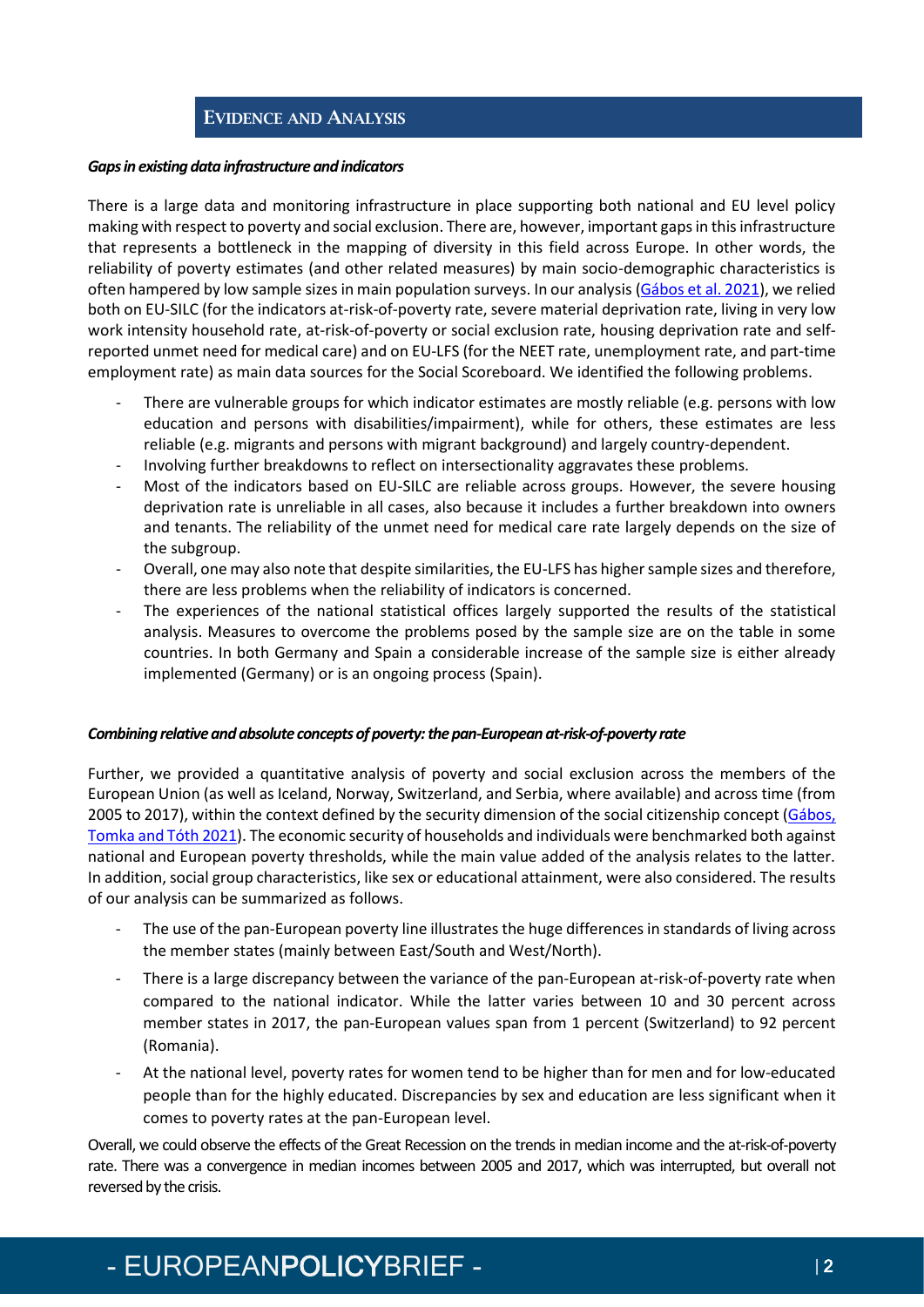#### *The value added of alternative methods to monitor the implementation of the European Pillar of Social Rights*

The European Pillar of Social Rights (EPSR) constitutes a strategic asset for the future of the European Union. To foster upward social convergence is one of the main opportunities to build a sustainable, resilient and prosperous future for the EU. The social and economic consequences of the COVID pandemic add further unknowns to this already complex scenario. The effective monitoring of the implementation of the EPSR is thus a relevant issue from both a scientific and a practical/political point of view. Our third paper (Biggeri et [al. 2022\)](https://euroship-research.eu/wp-content/uploads/2022/02/EUROSHIP-Working-paper-No-13-Alternative-approaches-to-the-study-of-poverty-and-social-exclusion-in-Europe.pdf) contributed to the debate on how to effectively promote the monitoring of the EPSR by analysing the Social Scoreboard from two main point of views: firstly, by proposing strategies to improve it and secondly, by exploring the possibility of elaborating a composite indicator starting from the indicators of the existing scoreboard.

The development of a composite indicator (the European Social Rights Indicator or ESRI) was based on the measures of the Social Scoreboard. The ESRI allowed us to perform over-time and cross-country comparisons according to a single synthetic score. This is particularly interesting in dealing with the issue of upward social convergence of the European Union. Based on this measure, we found divergent trajectories of EU countries after the 2008 recession, with Southern European countries presenting a slower and less effective recovery.

### POLICY IMPLICATIONS AND RECOMMENDATIONS

These three papers produced evidence and new knowledge to further improve the existing data infrastructure and monitoring tools in the field of poverty and social exclusion in the European Union. Our findings may help to formulate better policy options, both at the national and the EU level. Our recommendations include:

1. *The existing data infrastructure needs further improvement in order to enhance the measurement of diversity across social groups*.

- Monitoring the results of experiences based on increased sample sizes and alternative data collection techniques in some member states would be of great importance and would benefit the coordination of the European Statistical System.
- One of the most important shortcomings of the underlying data is their poor coverage at the NUTS-2 regional level. Existing microdata do not allow for a comprehensive analysis at the regional level, which would be crucial in capturing regional resilience and understanding the role of policies at this level.

2. *The measurement of different dimensions of social citizenship is still a challenge we face*. Accordingly, further research should aim to improve indicator development in this field. Poverty measurement and choices we make with respect to the income-based poverty indicators may strongly influence robustness, cross-country results and as such, policy conclusions in a European frame. The most important among these is the choice of equivalence scales, but the same holds for the poverty threshold itself. Related to the latter, a focus on the subjective assessment of resources and their adequacy may extend measurement towards the 'influence' dimension of social citizenship, as people could assess and report themselves on their household's ability and needs to make ends meet.

3. *The Social Scoreboard*, as the main tool to monitor the implementation of the European Pillar of Social Rights and the evolution of social trends in general, *needs further improvement in several respects*.

- There is a lack of indicators measuring inequality in outcomes. Recently, the Joint Research Centre published a report proposing the Multidimensional Inequality Monitoring Framework (EU MIMF) which is aimed at broadening and deepening the scope of the Social Scoreboard.
- Social policy indicators are direct measures of the role of welfare states in the 'security' and the 'autonomy' domains of the social citizenship concept. The presence of these indicators in the current scoreboard is very restricted and most of them are input measures.

# - EUROPEANPOLICYBRIEF -  $|$  3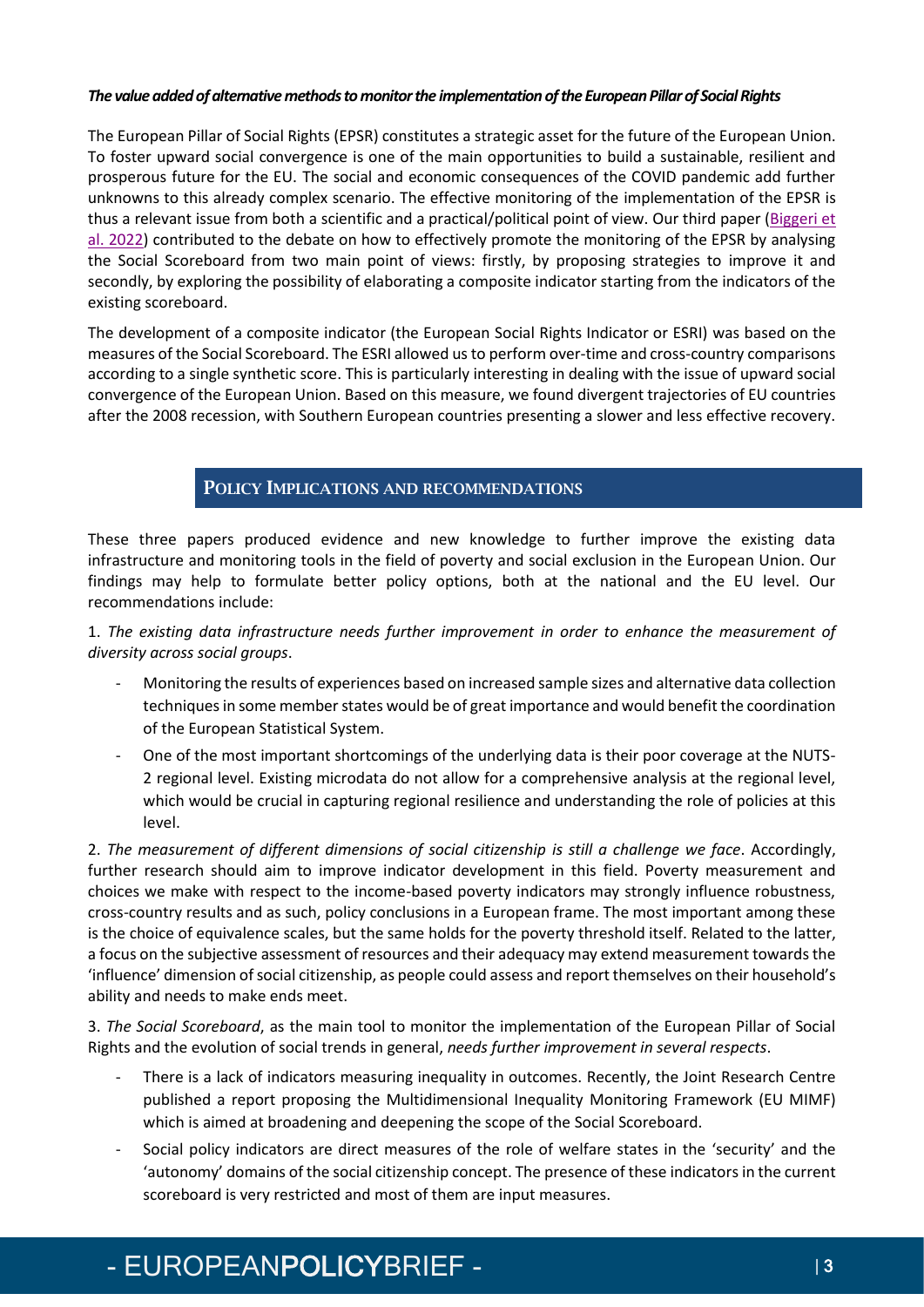- Adopting a pan-European approach may support EU-level decision-making in closing gaps in social citizenship. However, there is no measure in the Social Scoreboard which examines the incidence of poverty on a European level (as if the European Union was a single society).
- Child-specific indicators need to be improved and there is a lack of quality of work measures.
- The ability of the Social Scoreboard to describe the actual access to social rights for vulnerable groups should be strengthened, also in the light of the disproportionate impact of the COVID-19 pandemic on vulnerable persons.

4. *A multidimensional composite indicator*, called European Social Rights Indicator (ESRI) to measure the implementation of the European Pillar of Social Rights *has been proposed*.

- Considering the flexibility of the approach, the ESRI would benefit from the improvements of the Social Scoreboard, as detailed above. A second version of the ESRI (called ESRI+) was elaborated to assess for possible improvements by including child-specific and disability-specific indicators (coherently with the newly released version of the scoreboard). In a similar way, other measures could easily be included in a new version of the ESRI.
- Further developments of the ESRI are linked to the possibility of disaggregating it by regions (i.e. computing a NUTS-2 level ESRI) and by vulnerable groups. However, as already discussed above, this is constrained by data availability.

#### PROJECT IDENTITY

| <b>PROJECT NAME</b> | Closing gaps in social citizenship:<br>New tools to foster social resilience in Europe (EUROSHIP) |
|---------------------|---------------------------------------------------------------------------------------------------|
| <b>COORDINATOR</b>  | OsloMet - Oslo Metropolitan University, Norway                                                    |
| <b>CONSORTIUM</b>   | OsloMet - Oslo Metropolitan University (coordinator), Norway                                      |
|                     | University of Milan, Italy                                                                        |
|                     | University of Tallinn, Estonia                                                                    |
|                     | University of Hamburg, Germany                                                                    |
|                     | TÁRKI Social Research Institute, Hungary                                                          |
|                     | University of Florence, Italy                                                                     |
|                     | Autonomous University of Barcelona, Spain                                                         |
|                     | Swiss Paraplegic Research, Switzerland                                                            |
|                     | University of Sussex, Business School, UK                                                         |
|                     | Social Platform, Belgium                                                                          |

## - EUROPEANPOLICYBRIEF -  $\frac{1}{4}$